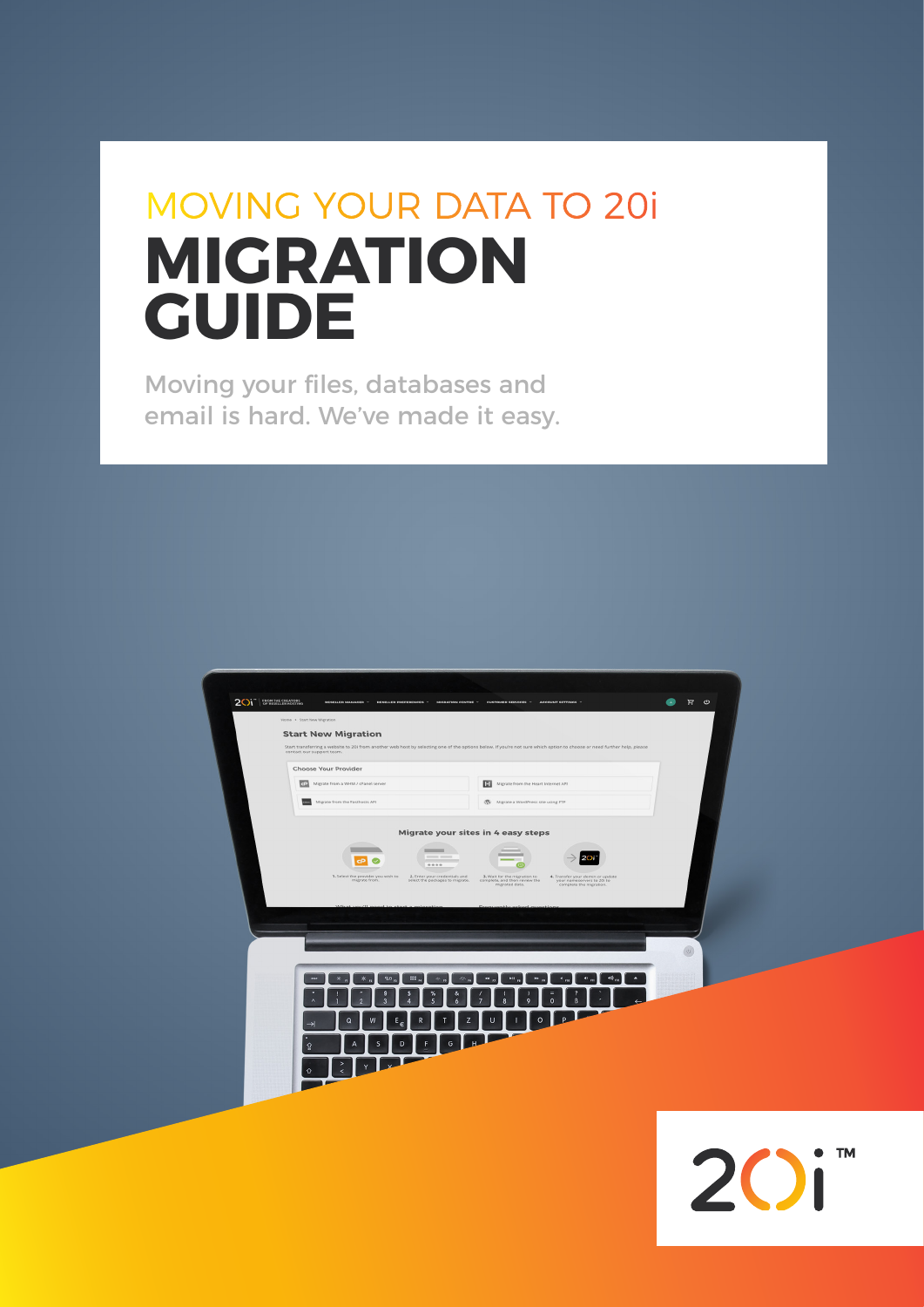# WELCOME TO 20i **MIGRATION GUIDE**

### **Moving your websites, databases, and email is hard. So we've made it easy.**

**This guide has been written to help you migrate your websites and email to 20i automatically, with no downtime or risk of data loss.** 

To complete the steps in this guide, you'll need a Reseller Hosting plan with 20i.com. With a 20i Reseller account, you can brand and sell our industry-leading shared SSD hosting, WordPress hosting, domain names, and other extras like SSL certificates, directly from your own website and under your own branding. Each Reseller account includes unlimited SSD web space, bandwidth, 10GB mailboxes, 1GB databases and much more, so there's no limits on how big you can grow your hosting company. We take care of the hardware, platform, network, and technical administration so you're free to concentrate on your business. It's hosting to build your reputation on.

Find out more about the 20i Reseller account here

The first chapter of this guide introduces you to the Migration Centre, how it works, and the different options available. If you just want to get started moving to 20i, head to Chapter 2 and complete the steps there and in Chapter 3 for a complete, automated migration.

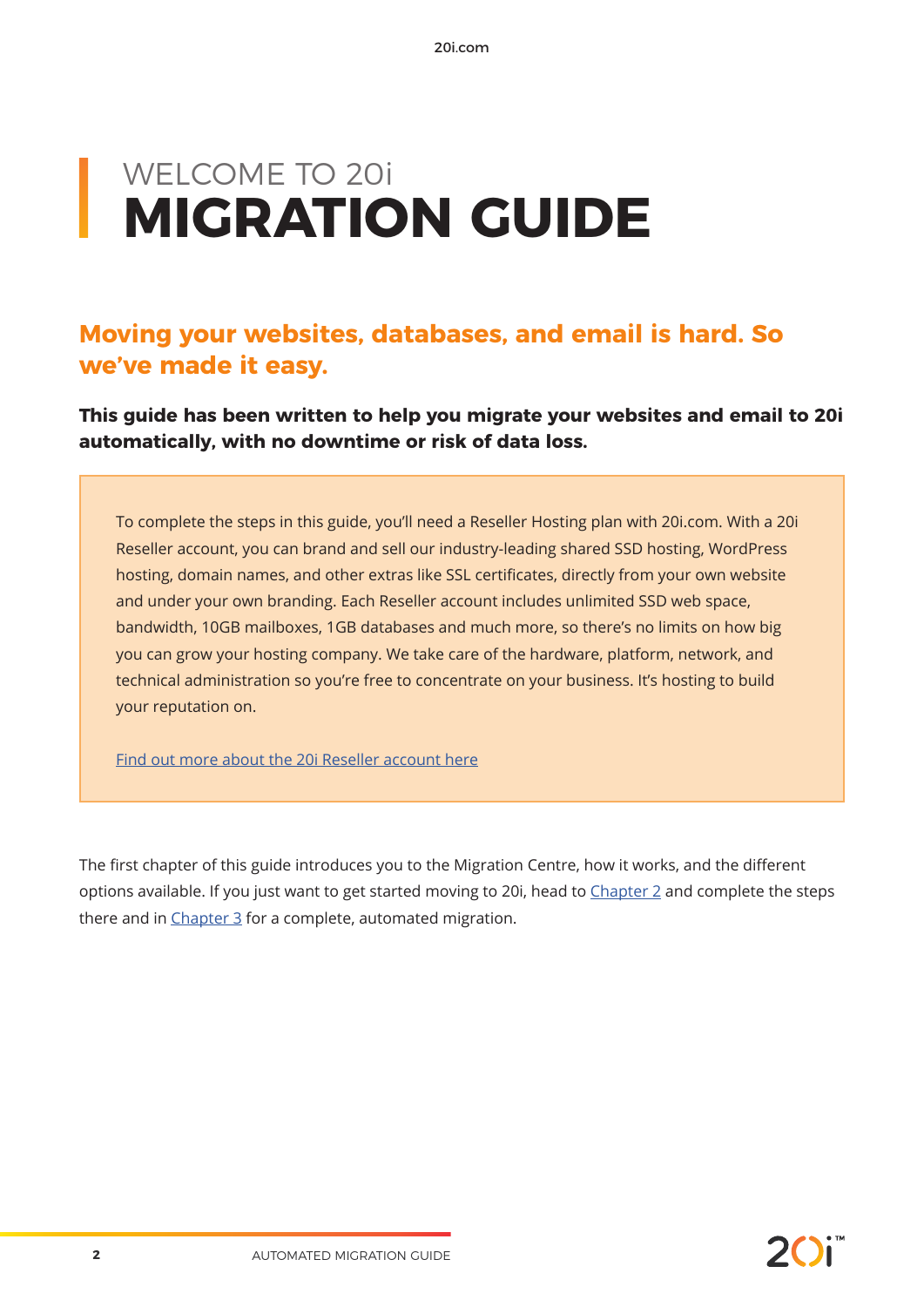## **Contents**

| Chapter 1: Introducing the 20i Migration Centre <b>Chapter 1: Introducing the 20i Migration Centre</b>                                                                                                                               | 4  |
|--------------------------------------------------------------------------------------------------------------------------------------------------------------------------------------------------------------------------------------|----|
| How it works <u>with a series of the series of the series of the series of the series of the series of the series of the series of the series of the series of the series of the series of the series of the series of the serie</u> | 4  |
| Overview<br><u> 1989 - Andrea State Barbara, amerikan personal di sebagai personal di sebagai personal di sebagai personal di</u>                                                                                                    | 5  |
|                                                                                                                                                                                                                                      | 5  |
| Migration Centre alternatives                                                                                                                                                                                                        | 6  |
| Chapter 2: How to migrate your websites, databases & email                                                                                                                                                                           | 7  |
| Chapter 3: Updating your domain names                                                                                                                                                                                                | 8  |
|                                                                                                                                                                                                                                      | 8  |
|                                                                                                                                                                                                                                      | 8  |
| Chapter 4: Switch to the 20i WordPress Platform<br><u> 1980 - Jan Stein Stein Stein Stein Stein Stein Stein Stein Stein Stein Stein Stein Stein Stein Stein Stein S</u>                                                              | 10 |
|                                                                                                                                                                                                                                      | 10 |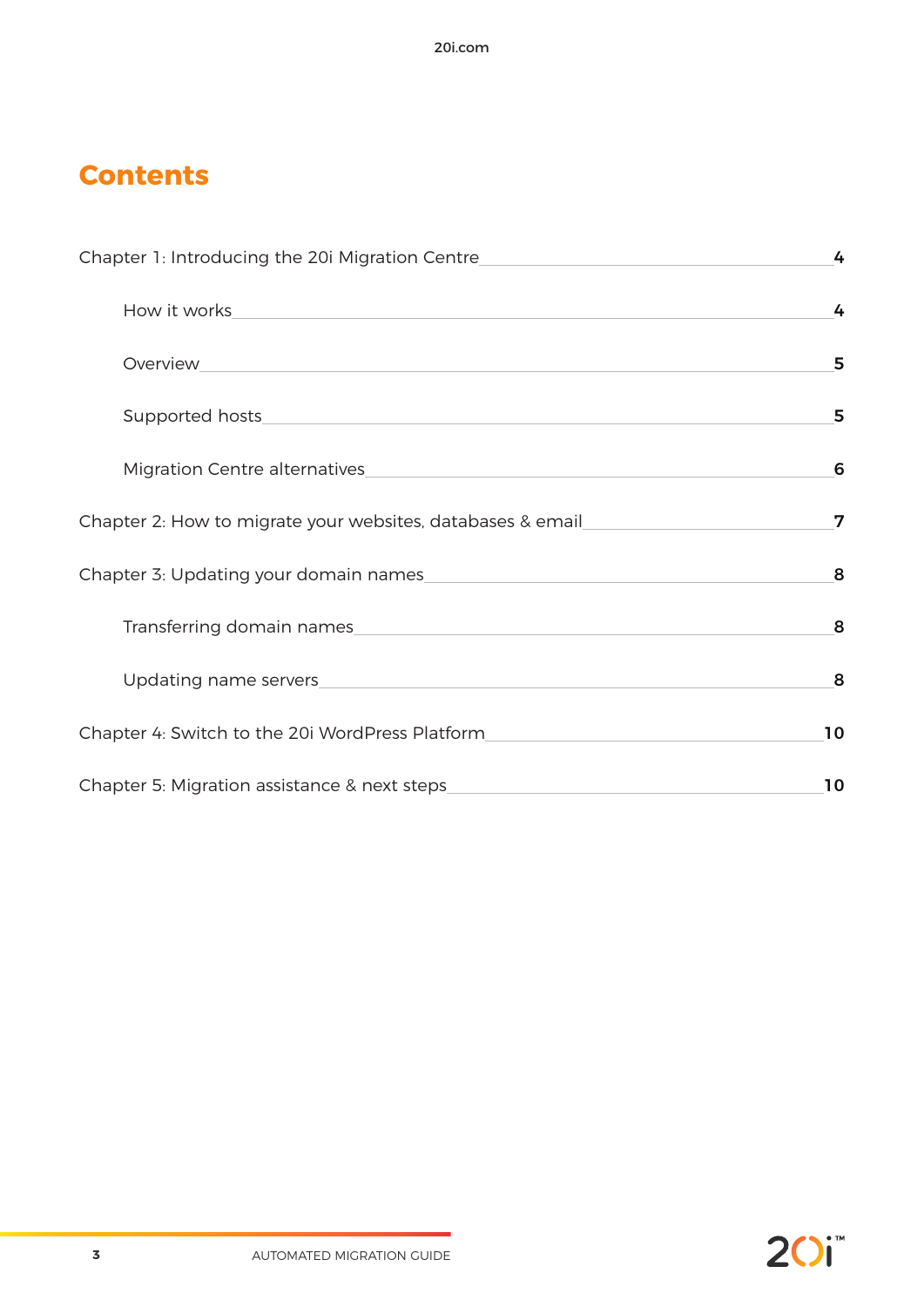## **Introducing the 20i Migration Centre**

## **How it works**

The 20i Migration Centre automates migrations from most reseller hosts, allowing you to move your websites and email in just a couple of clicks. It's completely free to use, there's no website or email downtime, and no risk of data loss.

Using the Migration Centre, you can:

- **•** Automatically move your websites, MySQL databases, and email to 20i.
- **•** Preserve all folders, files, scripts, emails, and other data exactly as-is.
- **•** Choose which packages to move and when, giving you fine control over what you migrate and allowing you to move websites in batches.
- **•** Transfer any WordPress websites simply by supplying FTP details.
- **•** Avoid any risk of data loss and downtime.
- **•** Free up your time to do other things (your migrations complete automatically in the background).

There are no limits on how many times you can use the Migration Centre and no limits on how many websites, databases, or mailboxes you can move across. Please ensure you leave a good amount of time to migrate data if your current hosting package with another provider is due to expire or renew soon.

The length of time it takes to move a website and its associated mailboxes depends on the amount of data being transferred, but anywhere between half an hour and three hours is typical. During that time you're free to close the tab; the migration will complete independently. The Migration Centre uses an intelligent queuing system to move data to our platforms, so in particularly busy periods there may be a small wait before your migration is initiated, but this is completely normal.

Before initiating a migration, we recommend you go through your data thoroughly to check you're only moving files, folders and emails you really want to keep, and that your website and email haven't been compromised in any way. Please also check your websites are behaving as expected before you move, and that you have upgraded all software to the latest versions where possible.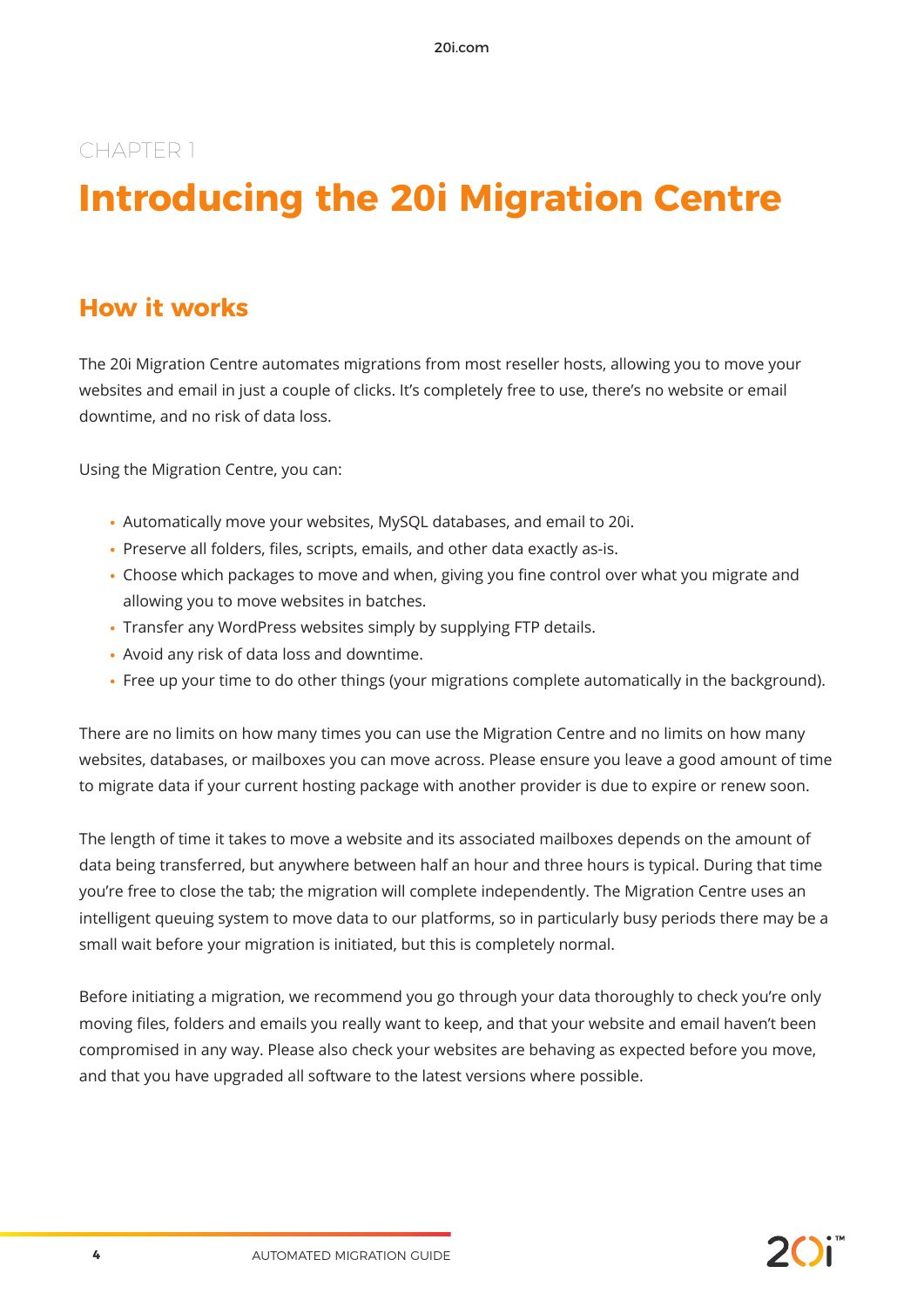The Migration Centre isn't able to transfer MS SQL databases, which are unique to Windows websites. To do this, please use MS SQL Server Studio, which is included free with your MS SQL database with your current host.

After migrating your data, you will need to transfer your domain or update your name servers accordingly, which is explained in Chapter 3.

### **Overview**

After logging into https://my.20i.com, scroll down to the 'Migration Centre' section and you'll see four icons:

- **• Migrations Overview** See your current migrations and past migrations.
- **• Start a Migration** Initiate the migration process.
- **• Platform Transfer** Move a website from our Windows, Linux, or WordPress platforms to another one of those platforms (e.g. you can move a website from our Linux platform to our WordPress platform). You can also view past platform transfers.
- **• Pending Domain Transfers** Check the status of all the domain transfers you have in progress.

If you're comfortable with migrating and transferring data, all the utilities you need are here and you can just go ahead and start a migration. If you're not as confident, simply follow the rest of this guide for a step-by-step walkthrough of the migration process.

## **Supported hosts**

The vast majority of reseller hosts are supported by the Migration Centre, including:

- **•** WHM/cPanel reseller hosts
- **•** Heart Internet
- **•** Fasthosts

Please note that you must have a Reseller package with your current host to use the Migration Centre. If you don't, it's worth seeing if they have any current deals that would allow you to upgrade to a Reseller package so you can migrate easily.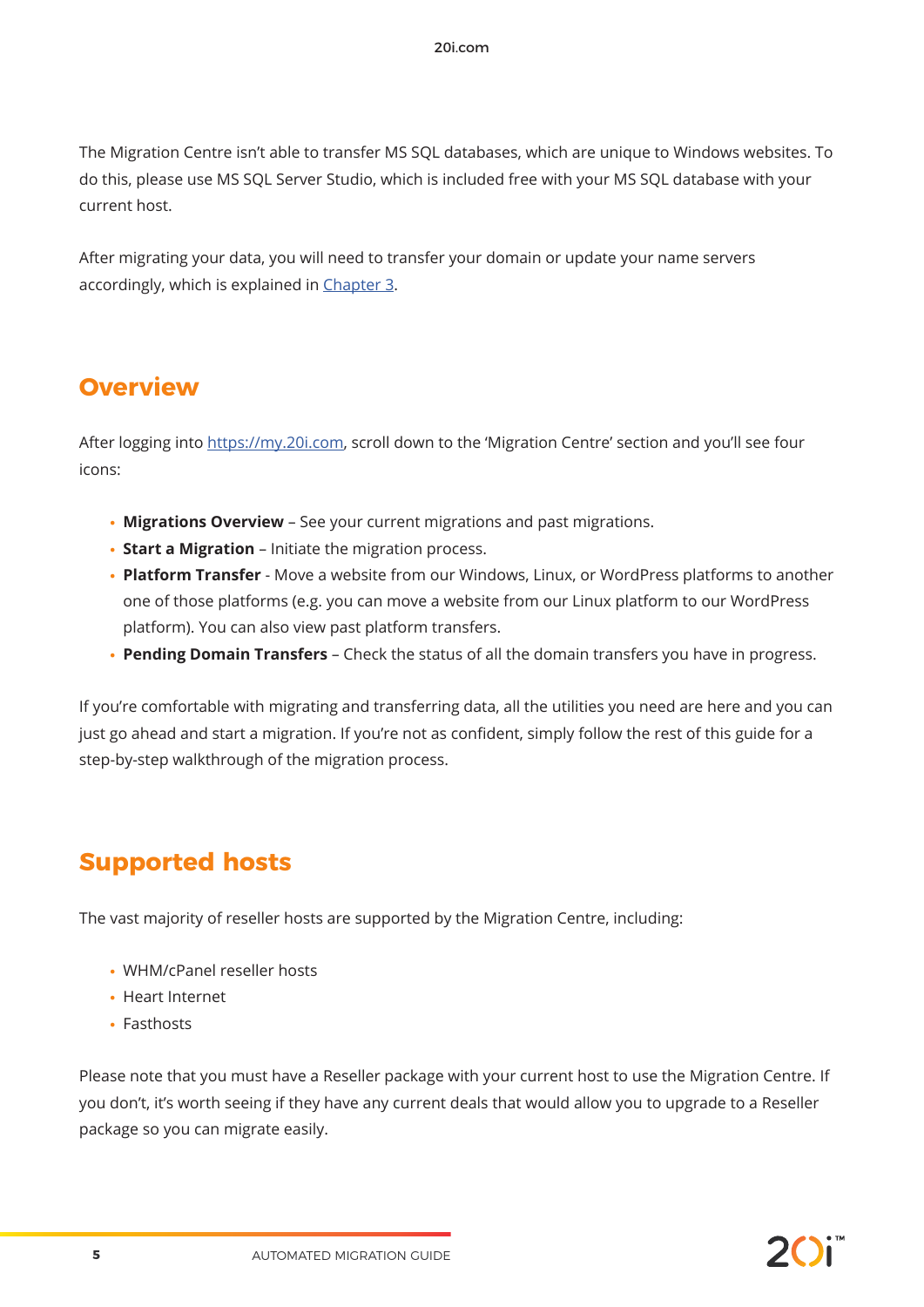For the WHM/cPanel migration, you must have WHM access. Please ensure your host has not disabled the cPanel Backup option as the system will be unable to copy your data automatically.

If you're not sure if your web host is supported, please just contact Customer Services and we'll be happy to check. If your host isn't supported, please refer to the 'Migration Centre alternatives' section below.

## **Migration Centre alternatives**

If you have a WordPress website, you can enter the FTP credentials to transfer it automatically to 20i regardless of who is hosting it.

**Important:** WordPress **must** be installed in the root (i.e. your URL takes the form **yourwebsite.com**, not **yourwebsite.com/wordpress**) to use the 20i Migration Centre in this way. If this isn't the case, we recommend using a migration plugin from the official WordPress Plugin Directory (https://en-gb. wordpress.org/plugins) to move your website, rather than doing it via the 20i Migration Centre.

To migrate your WordPress website via FTP using the Migration Centre:

- **1.** Log in to https://my.20i.com
- **2.** Scroll down and click 'Start a Migration' (http://20i.co/2kJYktE).
- **3.** Choose 'Migrate a WordPress site using FTP' and select 'Next'.
- **4.** Enter your hostname, domain name (with no prefix like https:// or www.), username, and password for your existing WordPress install.
- **5.** Once confirmed, your migration will then start.

Alternatively, if your host is unsupported, you don't have a Reseller hosting account, you don't have WordPress websites (or your WordPress installs aren't in the root), you can still migrate your website manually via FTP. Make sure you take a full backup of all files and databases from your current host before you start.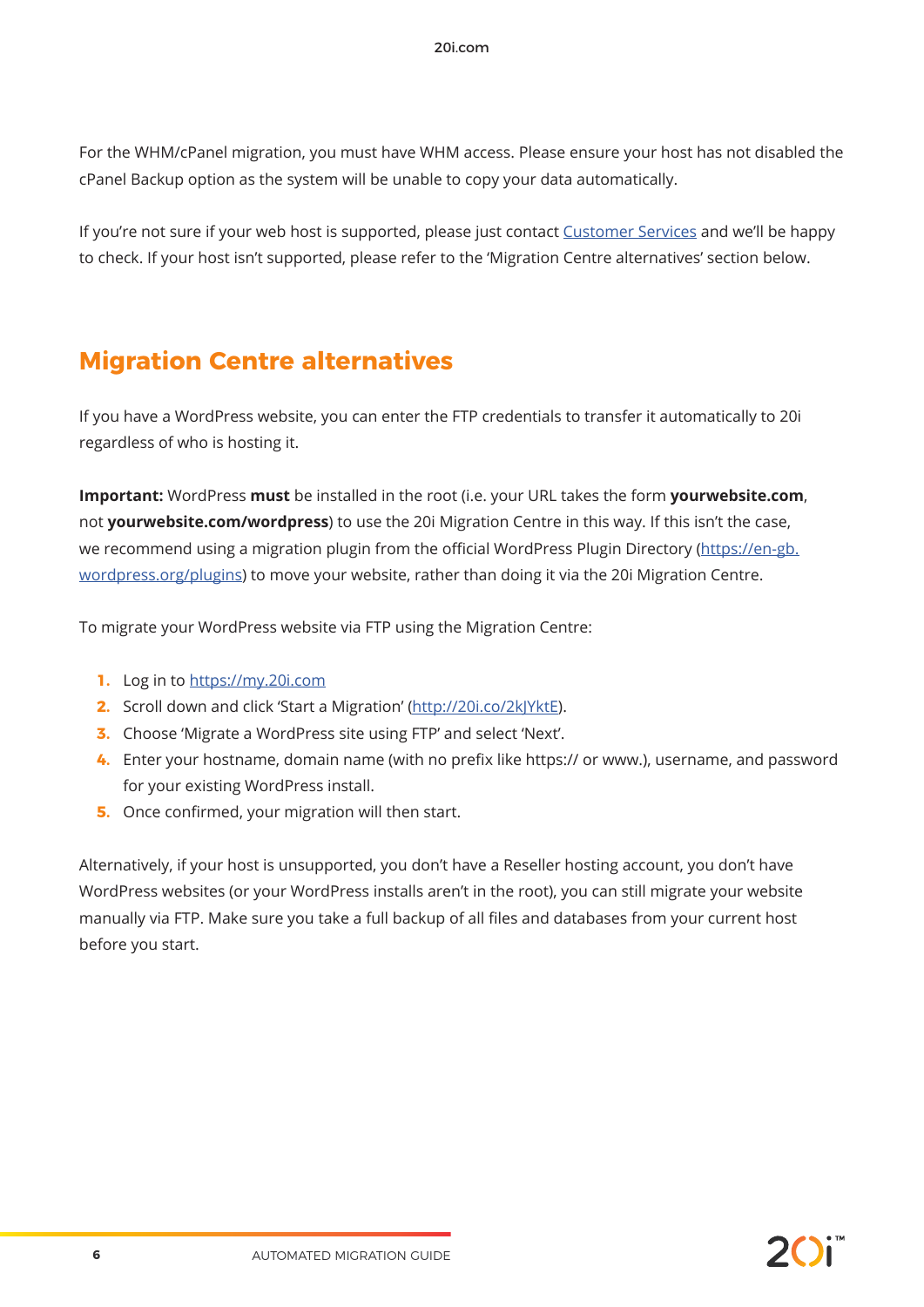## **How to migrate your websites, databases & email**

## **Migrating websites, MySQL databases & standard mailboxes**

Before migrating to 20i, please ensure you have a full backup of all your data, all your websites work as expected, and all software has been updated to the latest versions where possible.

Due to the wide variety of mail providers across the world and different caching policies, there's a small chance that a minority of recipients may have difficulty sending you or your customers email for a few hours while the transfer takes place. If your email is mission-critical, you may want to contact specific people to make them aware that access may be limited, or temporarily provide another email address or means of communication.

To migrate your websites, MySQL databases, and standard mailboxes:

- **1.** Log in to https://my.20i.com
- **2.** Scroll down and click 'Start a Migration' (http://20i.co/2kJYktE).
- **3.** Choose your provider from the list and click 'Next'.
- **4.** Enter the required credentials (usually username and password), and click 'Next'.
- **5.** Enter the required API credentials (there are descriptions of where to find these for your particular host) and click the button to start your migration.
- **6.** Go to 'Migrations Overview' (http://20i.co/2kqp4Dl) in My20i at any time to see the status of your migration. You'll be notified when it's successfully completed.

Once you've completed your migration, log into the packages and email accounts to check that everything has migrated as expected. If you encounter any issues or there's something you're not sure about, please contact our support team and they will be able to help.

If you're using mail.domain.tld (e.g. mail.yourwebsite.com), no action is needed for your mail client. If you're not, for example you're using a mail server hostname or IP address, you will need to update your mail client: our support team can supply further details for this or confirm your setup as needed.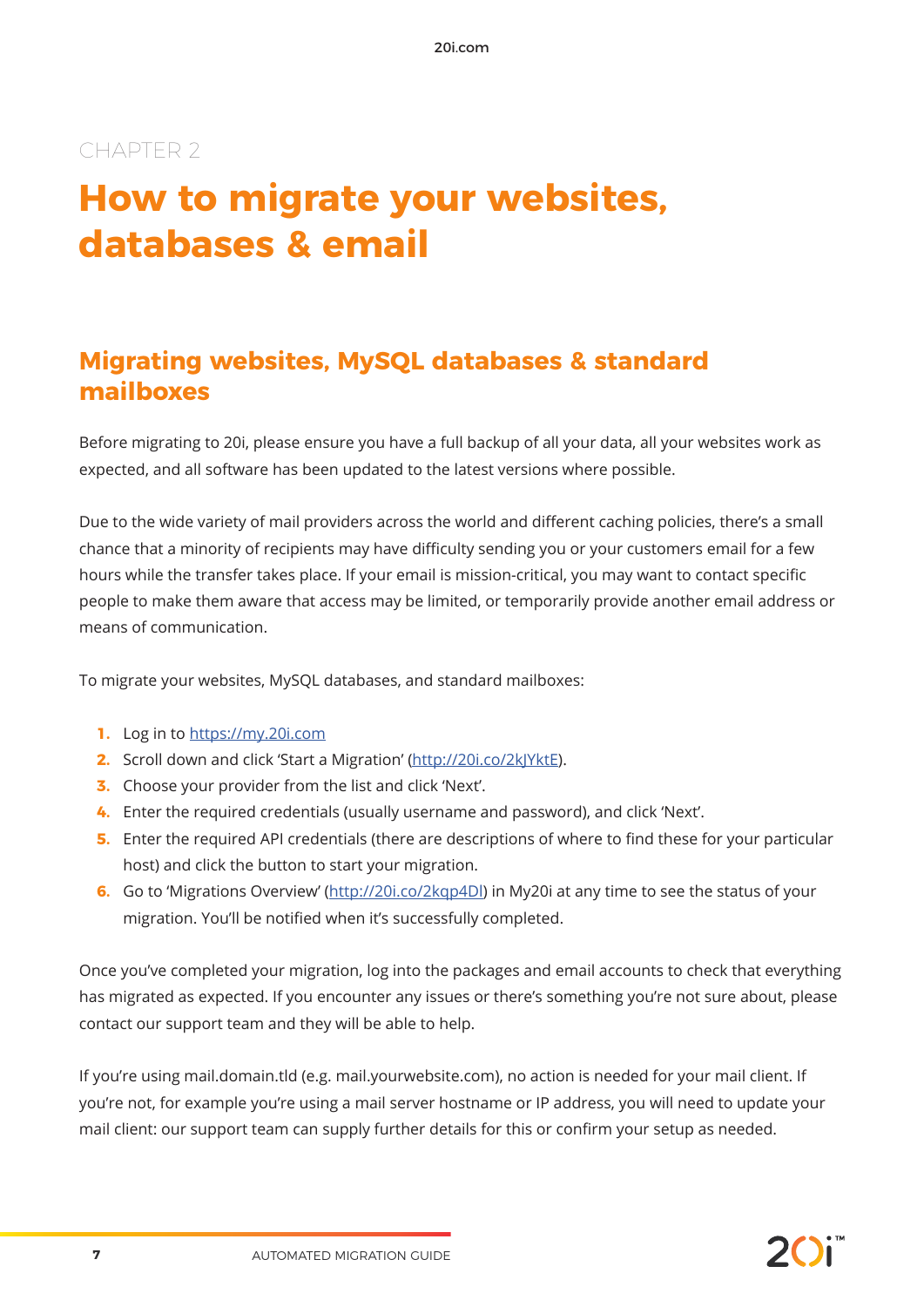**Note:** The Migration Centre doesn't transfer DNS records. By default, DNS will be configured that points all services to your 20i account. For example, if you are using the Office365 or Google Mail service, you will want to remove our standard MX records and ensure Office365/Google DNS records have been added before you continue to avoid any interruption to your mail service.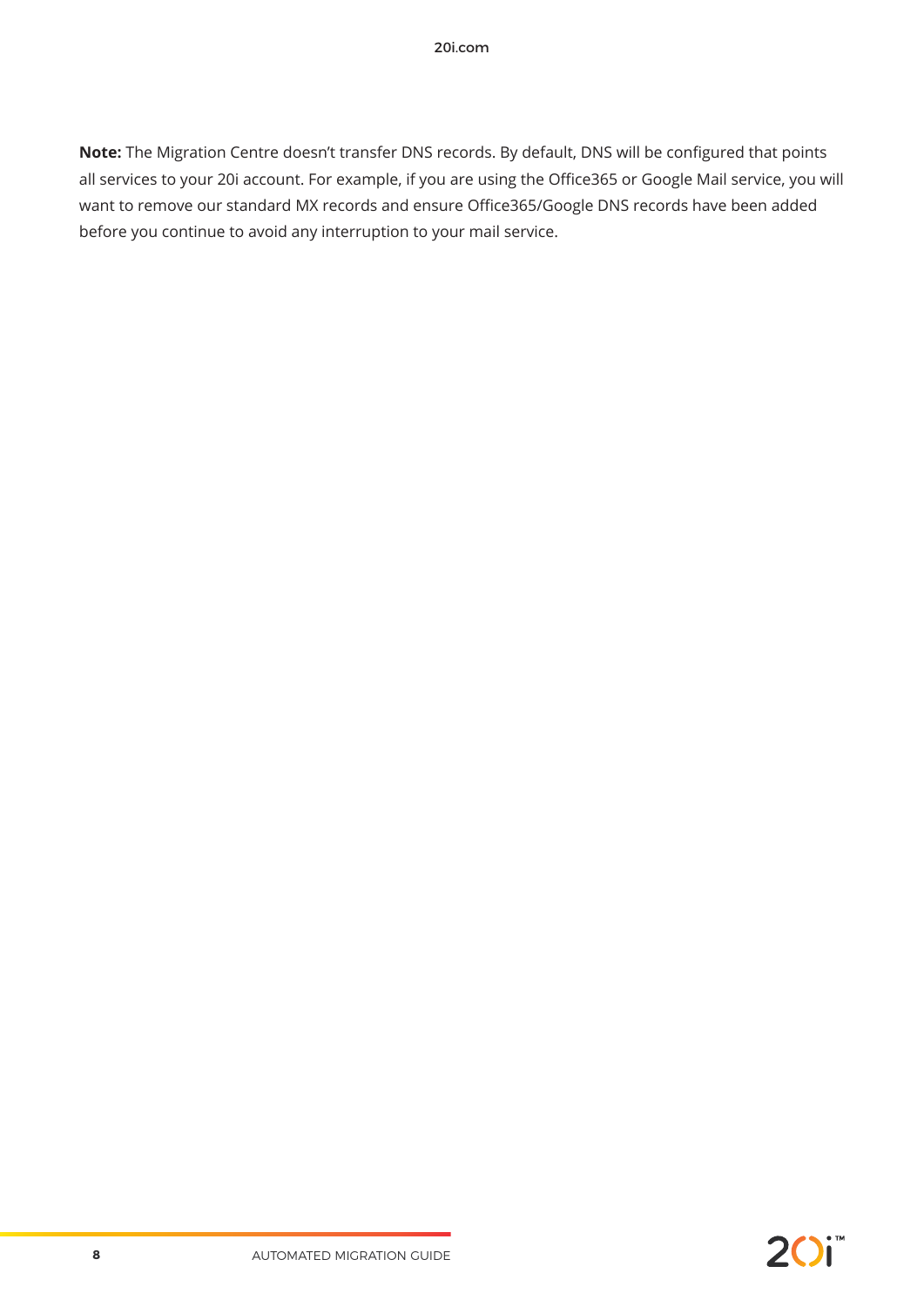## **Updating your domain names**

After migrating your websites, databases, and email as per Chapter 2, the final step is to update your domain names. You can either transfer your domain name to 20i or leave it with its current registrar and simply point the name servers to your 20i hosting.

Please note that if you're intending to use our free SSL certificates, the domain name(s) in question will need to use 20i nameservers in order to pass a validation check required by the certificate issuing authority.

### **Transferring domain names**

To transfer your own or your customers' domain names to 20i, head to 'Transfer a Domain' (http://20i. co/2cHB0eu) from the 'Migration Centre' section of your 20i control panel.

Enter the domain name(s) you want to transfer, confirm them, and then check out.

You can see the progress of your domain transfers from 'Migration Centre' > 'Pending Domain Transfers'. Please note that DNS propagation typically takes an hour but can take anywhere up to 48 hours as a global update is rolled out, so it may be a while before your domain resolves after the nameservers have been updated.

### **Updating name servers**

If you'd prefer to update your name servers with your current domain registrar (meaning you have your non-20i domain pointing to your 20i hosting) instead of transferring your domain to 20i, you will need to log in to your domain registrar's control panel and update the name servers to the following:

- **•** ns1.stackdns.com
- **•** ns2.stackdns.com
- **•** ns3.stackdns.com
- **•** ns4.stackdns.com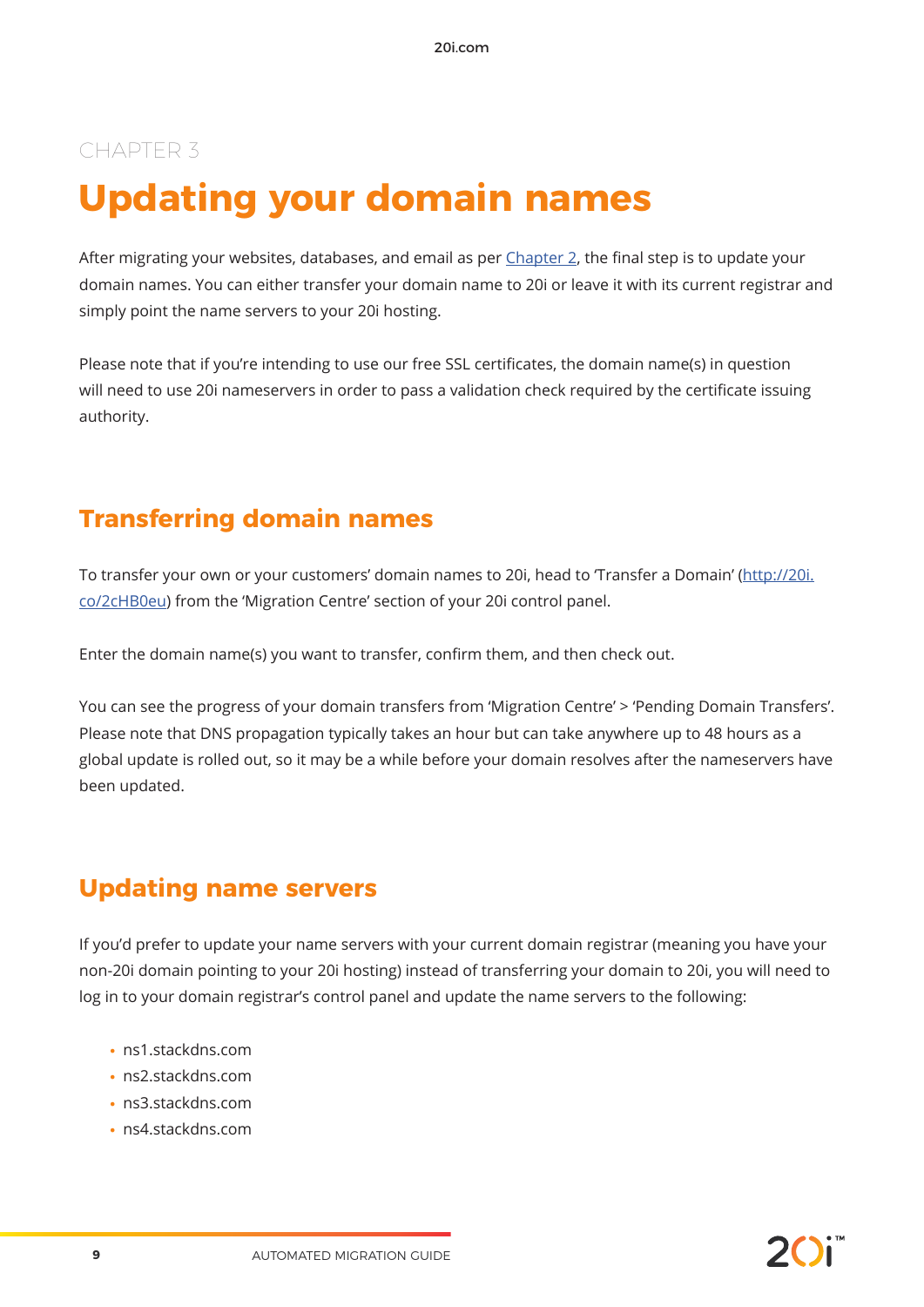If your registrar doesn't support 4 name servers, simply add as many as it will support. It can take up to 48 hours for name server changes to propagate across the web, but in the vast majority of cases it will be completed much faster.

#### **Congratulations, you've successfully migrated to 20i!**

**Important:** You can never have too many backups! Before you delete any data with your old hosting company, please ensure you have backed it all up on a separate physical device and/or have a copy in cloud storage. You can also download your data at any time via My20i, or purchase our Timeline Backups service for automatic daily backups. More information is available here: http://20i.co/2kGusyl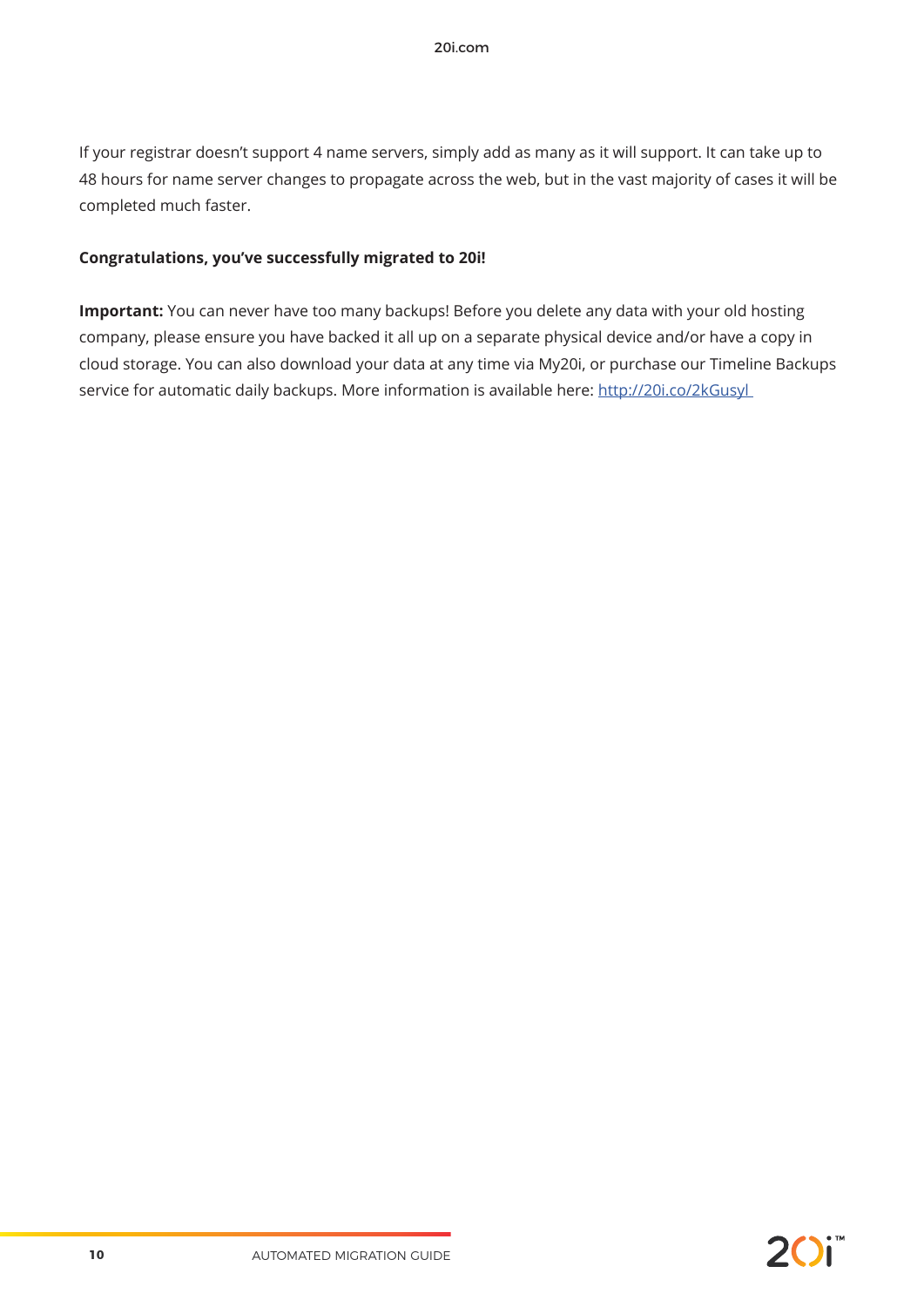## **Switching to the 20i WordPress platform**

The 20i Migration Centre automatically detects whether each website needs to be on our Linux or Windows platform and assigns them appropriately.

However, if you'd like to host your websites on our optimised WordPress platform instead, you'll need to specify a platform transfer following your regular migration.

Please note that **only** WordPress websites and other WordPress-specific files (such as plugins, themes, and so on) are allowed on our WordPress platform because of the way it's configured and optimised. There are also a small number of plugins that are forbidden either for security reasons or because they conflict with our own custom caching. For an up-to-date list, please contact our support team.

To transfer your website to the WordPress platform, WordPress must be installed in your root directory. The version of WordPress you're using and all your plugins and themes must support PHP 7 or later.

Once you're happy your website meets the criteria, you can begin a platform transfer.

- **1.** Log in to https://my.20i.com.
- **2.** Scroll down to the 'Migration Centre' section and choose the 'Platform Transfer' icon.
- **3.** Choose the website you want to move from the dropdown menu.
- **4.** In the 'Target Platform' dropdown menu, choose 'WordPress'. If you can't see 'WordPress' as an option, the package in question is already on the WordPress platform.
- **5.** Select 'Package Type' (these are custom hosting packages you can create in My20i).
- **6.** Click 'Begin Transfer'.
- **7.** Your domain will appear in the 'Current Platform Transfers' box and be queued for transfer. An on-page notification will tell you when the transfer has completed, but in the meantime you're free to close the tab and move away from the page if you like.